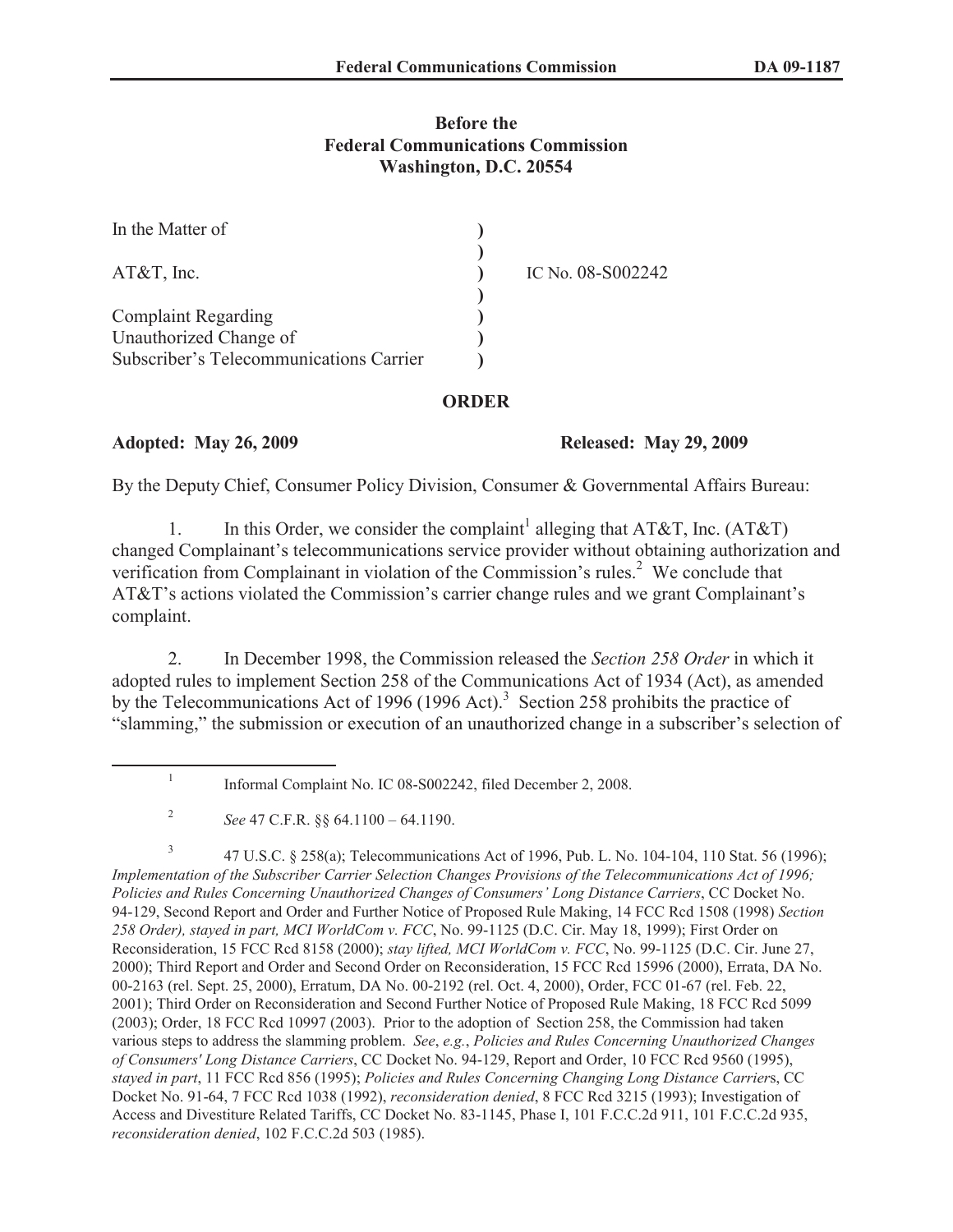a provider of telephone exchange service or telephone toll service.<sup>4</sup> In the *Section 258 Order*, the Commission adopted aggressive new rules designed to take the profit out of slamming, broadened the scope of the slamming rules to encompass all carriers, and modified its existing requirements for the authorization and verification of preferred carrier changes. The rules require, among other things, that a carrier receive individual subscriber consent before a carrier change may occur.<sup>5</sup> Pursuant to Section 258, carriers are absolutely barred from changing a customer's preferred local or long distance carrier without first complying with one of the Commission's verification procedures.<sup>6</sup> Specifically, a carrier must: (1) obtain the subscriber's written or electronically signed authorization in a format that meets the requirements of Section 64.1130; (2) obtain confirmation from the subscriber via a toll-free number provided exclusively for the purpose of confirming orders electronically; or (3) utilize an independent third party to verify the subscriber's order.<sup>7</sup>

3. The Commission also has adopted liability rules. These rules require the carrier to absolve the subscriber where the subscriber has not paid his or her bill. In that context, if the subscriber has not already paid charges to the unauthorized carrier, the subscriber is absolved of liability for charges imposed by the unauthorized carrier for service provided during the first 30 days after the unauthorized change.<sup>8</sup> Where the subscriber has paid charges to the unauthorized carrier, the Commission's rules require that the unauthorized carrier pay 150% of those charges to the authorized carrier, and the authorized carrier shall refund or credit to the subscriber 50% of all charges paid by the subscriber to the unauthorized carrier.<sup>9</sup> Carriers should note that our actions in this order do not preclude the Commission from taking additional action, if warranted, pursuant to Section 503 of the Act.<sup>10</sup>

4. We received Complainant's complaint on December 2, 2008, alleging that Complainant's telecommunications service provider had been changed from AT&T to MCI without Complainant's authorization. Pursuant to Sections 1.719 and 64.1150 of we notified MCI of the complaint and MCI responded on January 14, 2009.<sup>11</sup> In its response, MCI stated that Complainant assumed that the local telephone and long distance services for the

4 47 U.S.C. § 258(a).

5 *See* 47 C.F.R. § 64.1120.

6 47 U.S.C. § 258(a).

7 *See* 47 C.F.R. § 64.1120(c). Section 64.1130 details the requirements for letter of agency form and content for written or electronically signed authorizations. 47 C.F.R. § 64.1130.

8 *See* 47 C.F.R. §§ 64.1140, 64.1160. Any charges imposed by the unauthorized carrier on the subscriber for service provided after this 30-day period shall be paid by the subscriber to the authorized carrier at the rates the subscriber was paying to the authorized carrier at the time of the unauthorized change. *Id.*

9 *See* 47 C.F.R. §§ 64.1140, 64.1170.

<sup>10</sup> *See* 47 U.S.C. § 503.

<sup>11</sup> MCI's Response to Informal Complaint No. IC 08-S002242, received January 14, 2009.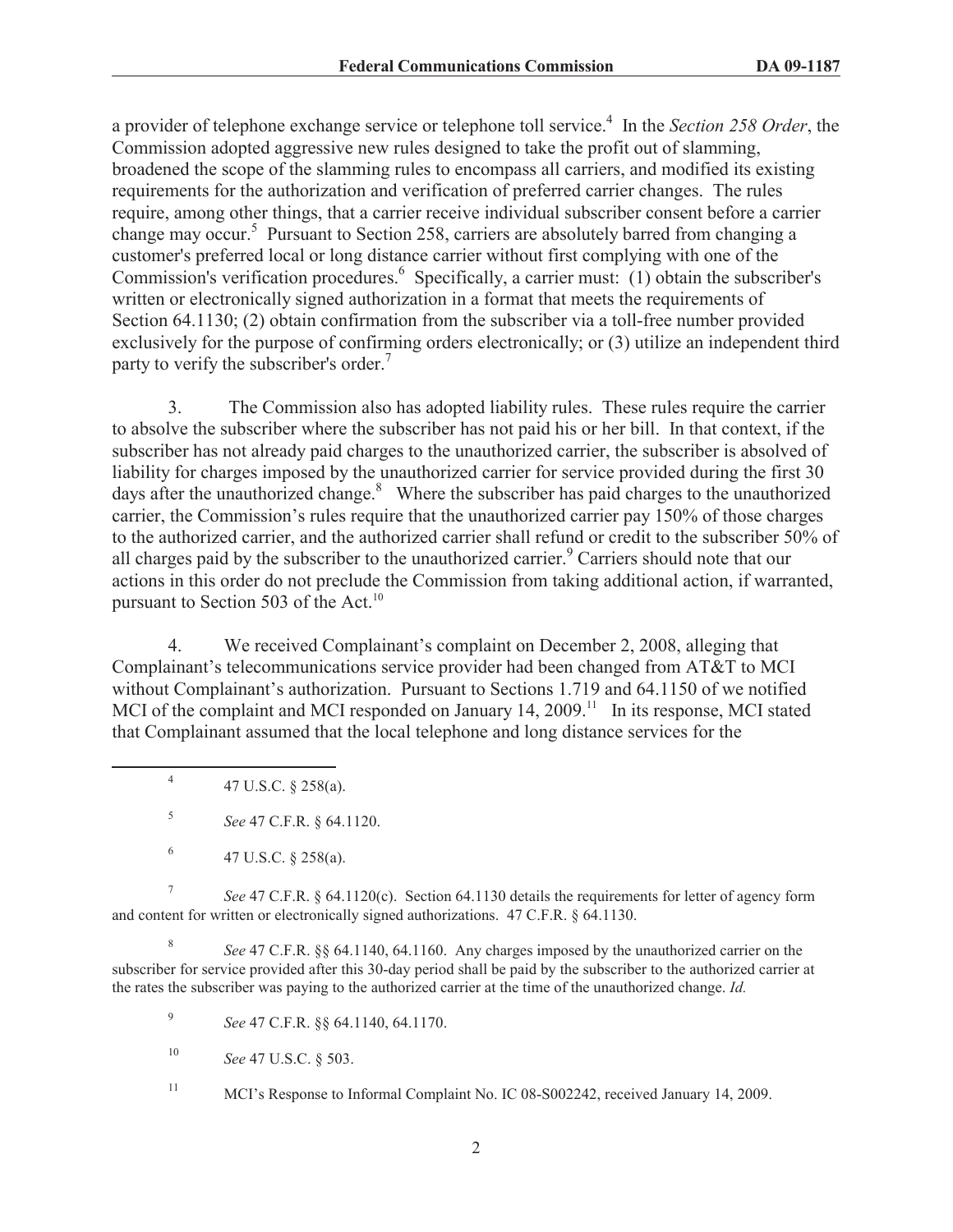Complainant's five telephone lines were switched from MCI to AT&T on March 31, 2008. On May 21, 2008, MCI canceled the Complainant's account, per a call from Complainant's representative, which stopped the billing of new charges, but did not change the telephone service. MCI further stated that, as a result, the church received MCI telephone service free of charges for several months, and that, through a reconciliation process, MCI discovered that the lines were still with MCI. The account was then reactivated for the church's lines. Pursuant to Sections 1.719 and 64.1150 of our rules,  $^{12}$  we notified AT&T, Complainant's local exchange carrier, of the complaint, and AT&T responded on March 3, 2009.<sup>13</sup> AT&T's response stated that Complainant's lines were accidentally ported back to MCI and Complainant is now with AT&T. The Commission requested further clarification of the actual switch.<sup>14</sup> On April 20, 2009, AT&T stated that Complainant initiated a switch to AT&T on March 20, 2008; the order was placed on March 26, 2008; and on December 4, 2008, AT&T was contacted by the Complainant indicating that their telephone lines were still active with MCI.<sup>15</sup> We find that AT&T caused an unreasonable delay in the execution of the switch of Complainant's services away from MCI.<sup>16</sup> Therefore, we find that AT&T's actions were in violation of our carrier change rules, and we discuss AT&T's liability below.<sup>17</sup>

5. AT&T has secured the removal of all charges incurred for service provided to Complainant by MCI after 30 days following the unreasonable delay in accordance with the Commission's liability rules.<sup>18</sup> We have determined that Complainant is entitled to absolution for the charges incurred during the first thirty days after the unreasonable delay occurred and that neither MCI nor  $AT&T$  may pursue any collection against Complainant for those charges.<sup>19</sup> Moreover, any charges imposed by MCI on the subscriber for service provided after this 30-day period shall be paid by the subscriber to AT&T at the rate(s) the subscriber should have been paying to AT&T for the time period in question.<sup>20</sup>

<sup>17</sup> If Complainant is unsatisfied with the resolution of this complaint, Complainant may file a formal complaint with the Commission pursuant to Section 1.721 of the Commission's rules, 47 C.F.R. § 1.721. Such filing will be deemed to relate back to the filing date of Complainant's informal complaint so long as the formal complaint is filed within 45 days from the date this order is mailed or delivered electronically to Complainant. *See* 47 C.F.R. § 1.719.

<sup>18</sup> As the LEC's unreasonably delay in the execution of the switch caused the unauthorized charges to be billed by the Complainant's prior authorized carrier, it must secure the removal of these charges.

<sup>&</sup>lt;sup>12</sup> 47 C.F.R. § 1.719 (Commission procedure for informal complaints filed pursuant to Section 258 of the Act); 47 C.F.R. § 64.1150 (procedures for resolution of unauthorized changes in preferred carrier).

<sup>13</sup> AT&T, Inc.'s Response to Informal Complaint No. IC 08-S002242, received March 3, 2009.

<sup>14</sup> *See* email from Selina Ayers to Toni Acton, dated March 25 2009.

<sup>&</sup>lt;sup>15</sup> AT&T, Inc.'s Response to Informal Complaint No. IC 08-S002242, received April 20, 2009.

<sup>16</sup> *See* 47 C.F.R. § 64.1120(a)(2).

<sup>19</sup> *See* 47 C.F.R. § 64.1160(d).

<sup>20</sup> *See* 47 C.F.R. § 64.1160(e).